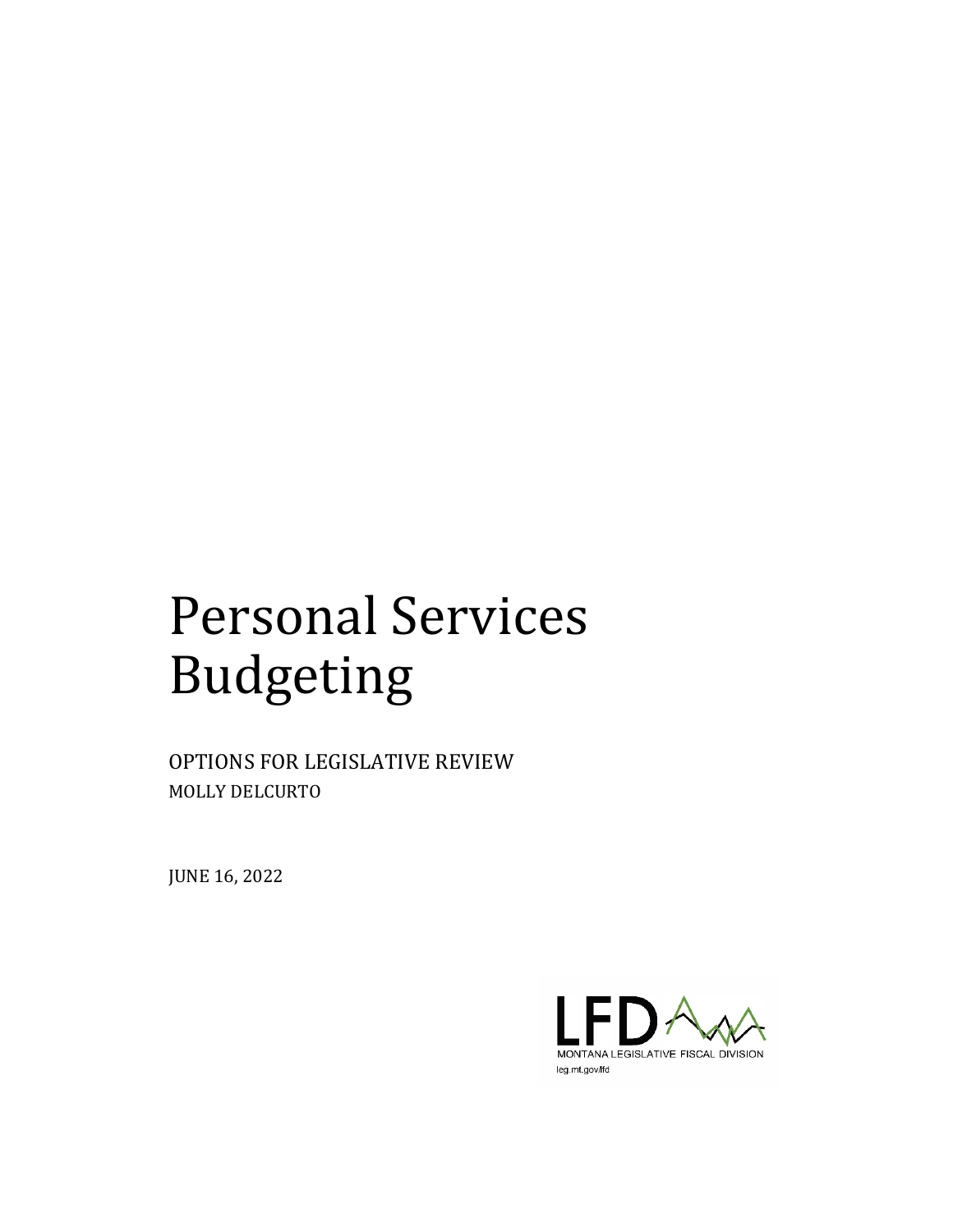# **INTRODUCTION**

The purpose of this report is to discuss information that can be provided to the legislature on personal services appropriations included in HB 2 under the current budgeting process.

# **ESTABLISHING PERSONAL SERVICES APPROPRIATIONS**

Since at least FY 1998, personal services have been budgeted based on a "snapshot" of actual salaries for authorized full time equivalent (FTE) as they existed just prior to budget development. The "snapshot" captures:

- Management decisions such as promotions or position reclassifications resulting from restructuring of work between employees, changes in technology that change position requirements, and other structural changes
- Employer benefit changes to items such as workers' compensation and unemployment insurance
- Annualized costs of legislative pay plans
- Changes to longevity pay

The snapshot is used to establish the level of personal services funding in the Governor's proposed budget.

# **OPTIONS FOR INFORMATION ON PERSONAL SERVICE BUDGETS**

There are a number of options for providing comprehensive information on the personal services component of the budget including:

- Specifics on pay changes, including reasons for pay changes
- Expanded information on vacant positions
- Agency utilization of budgeted FTE
- Agency hiring efforts
- Figures and narrative that outline the changes included in the statewide present law adjustments including:
	- o Legislative changes
	- o Management changes
	- o Budget modifications
	- o Shifts in funding
	- o Other items specific to a biennium

#### **Pay Rate Changes**

Information on the pay rate changes provided in the most recently completed fiscal year and included in the proposed budget is available. Figure 1 shows an example of the information on pay changes that can be provided. The pay adjustments would be provided for the most recently completed year. For example, for the 2025 biennium the pay adjustments would be shown for FY 2022 as these will be included in the proposed budget.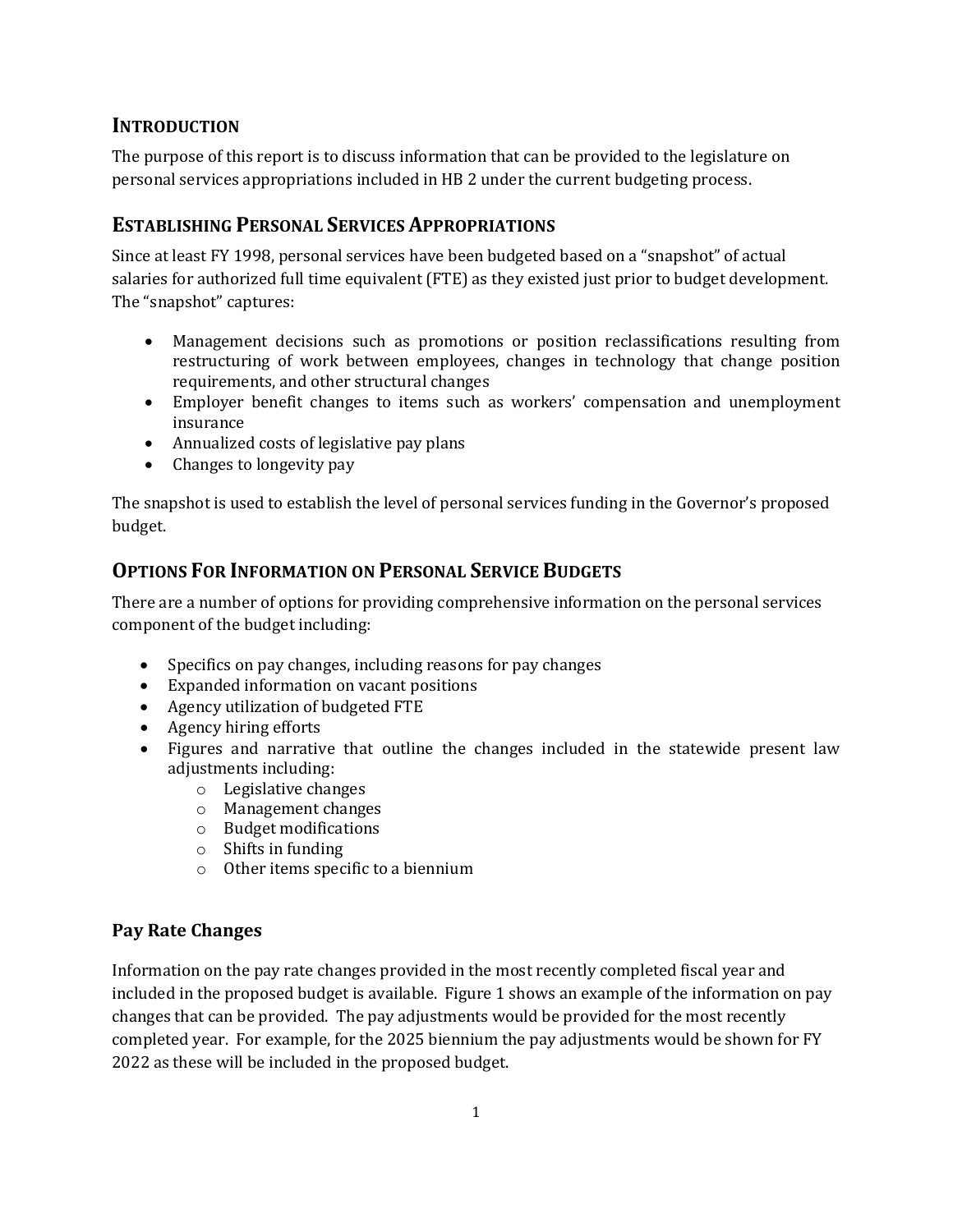| ł |  |
|---|--|

| Department X                           |   |            |
|----------------------------------------|---|------------|
| Pay Adjustments                        |   |            |
| FY 2022                                |   |            |
|                                        |   | FY 2022    |
|                                        |   | Annualized |
| Reason                                 |   | Change     |
| Market Adjustment                      |   | 96,438     |
| Career Ladder Adjustment               |   | 36,443     |
| Correct Inaccurate Pay                 |   | (940)      |
| Performance Adjustment                 |   | 54,659     |
| Reclassification                       |   | 20,981     |
| Promotion                              |   | 13,545     |
| Supervisory Pay Adjustment             |   | 22,723     |
| <b>Training Assignment Progression</b> |   | 46,754     |
| <b>Total Adjustments</b>               | Ś | 290,603    |

The pay adjustments included above give an example of a portion of the management decisions included in the statewide present law adjustments. Management decisions are discussed further, beginning on page 7. The information above can be expanded to include position description and program should the legislature determine that including pay rate changes would enhance legislative understanding and discussion of the personal services budget.

#### **Vacant Positions**

The number of positions showing as vacant are measured as of a certain date and show only the positions vacant on that date. It takes time to fill a position once the employee either retires or leaves for another position. Some positions are seasonal and are only filled during a certain time period. The snapshot is taken on one date in July preceding legislative session.

Current budget processes include funding for positions that are vacant on the snapshot date as part of the personal services budget. For the 2023 fiscal year, 8.6% or 1,038.26 FTE out of 12,079.39 FTE budgeted from all appropriation sources were vacant. In the 2023 biennium budget, the majority of positions that were vacant at the time of snapshot were funded at 83.0% of the market rate determined in the most recent salary survey. Figure 2 shows the vacant FTE included in the budget by agency. Figure 2 also includes the proposed funding for the positions.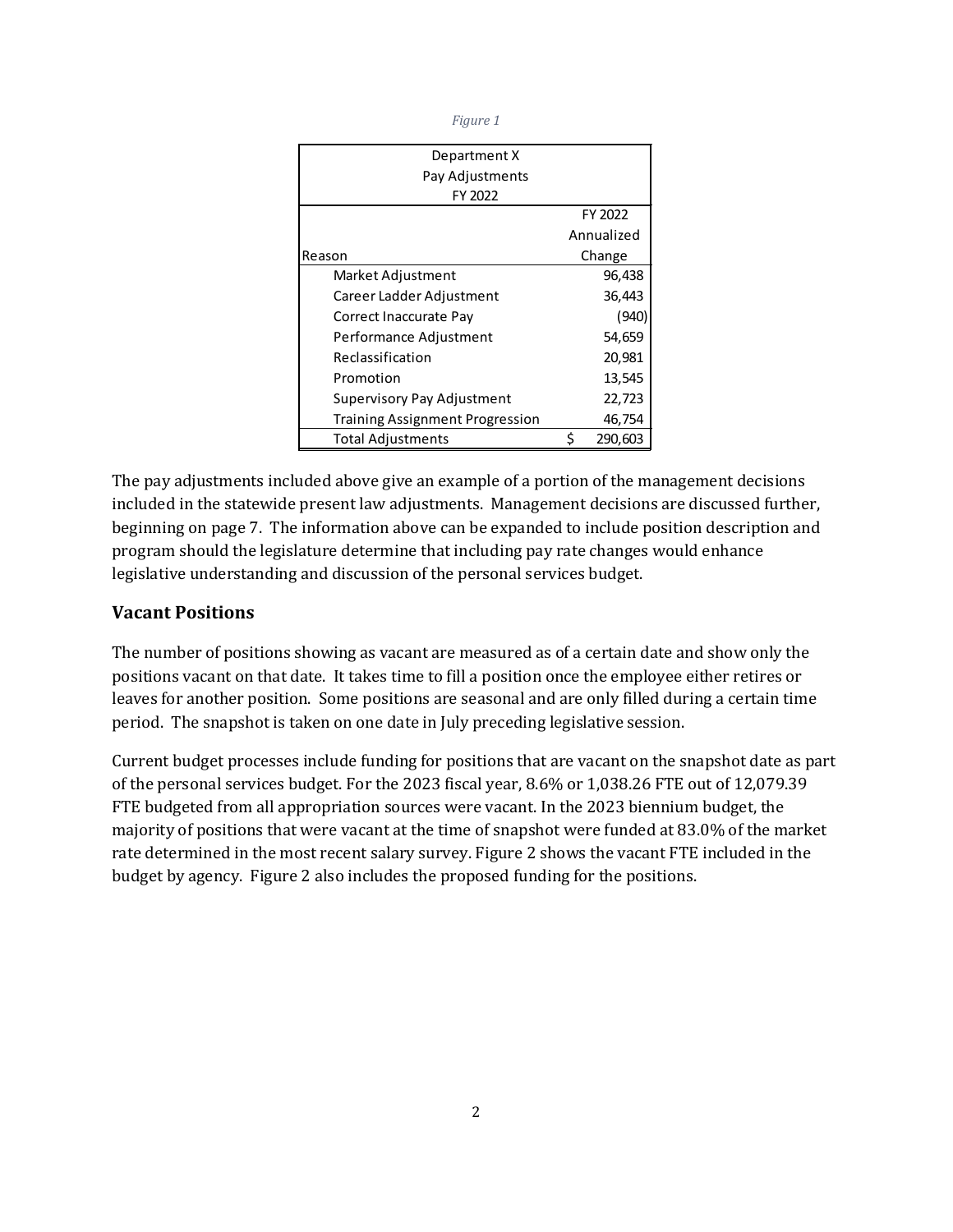|                                                   |            | Vacant Positions Included in Budget Proposal |                          |                               |                          |               |
|---------------------------------------------------|------------|----------------------------------------------|--------------------------|-------------------------------|--------------------------|---------------|
|                                                   |            | 2023 Biennium                                |                          |                               |                          |               |
|                                                   | Vacant     |                                              |                          | State Special Federal Special |                          |               |
| <b>State Agency</b>                               | <b>FTE</b> | General Fund                                 | Revenue                  | Revenue                       | Proprietary              | Total         |
| Section A - General Government                    |            |                                              |                          |                               |                          |               |
| 11040 LEGISLATIVE BRANCH                          | 12.40      | 733,321                                      | 209,484                  |                               |                          | 942,805       |
| 11120 CONSUMER COUNCIL                            | 0.04       |                                              | 3,038                    |                               |                          | 3,038         |
| 31010 GOVERNORS OFFICE                            | 5.50       | 508,620                                      |                          |                               |                          | 508,620       |
| 32020 POLITICAL PRACTICES                         | 2.00       | 179,034                                      |                          |                               |                          | 179,034       |
| 34010 STATE AUDITOR                               | 11.50      |                                              | 1,053,959                |                               |                          | 1,053,959     |
| 58010 REVENUE                                     | 31.20      | 2,026,202                                    |                          |                               | 156,297                  | 2,182,498     |
| 61010 ADMINISTRATION                              | 5.84       | 242,473                                      | (227, 283)               |                               | 264,738                  | 279,929       |
| 65010 COMMERCE                                    | 8.70       | 271,291                                      | 297,494                  | 113,023                       |                          | 681,808       |
| 66020 LABOR AND INDUSTRY                          | 43.00      | 35,097                                       | 2,190,137                | 773,995                       | ä,                       | 2,999,229     |
| 67010 MILITARY AFFAIRS                            | 26.41      | 317,973                                      | 28,968                   | 1,584,582                     | $\blacksquare$           | 1,931,523     |
| <b>Total Section A</b>                            | 146.59     | 4,314,012                                    | 3,555,797                | 2,471,600                     | 421,035                  | 10,762,444    |
| Section B - Public Health and Human Services      |            |                                              |                          |                               |                          |               |
| 69010 PUBLIC HEALTH AND HUMAN SERVICES            | 239.72     | 11,127,003                                   | 1,114,728                | 4,115,003                     |                          | 16,356,733    |
| <b>Total Section B</b>                            | 239.72     | 11,127,003                                   | 1,114,728                | 4,115,003                     |                          | 16,356,733    |
| Section C - Natural Resources and Transportation  |            |                                              |                          |                               |                          |               |
| 52010 FISH WILDLIFE AND PARKS                     | 74.19      |                                              | 3,019,673                | 1,429,199                     |                          | 4,448,872     |
| 53010 ENVIRONMENTAL QUALITY                       | 48.73      | 922,960                                      | 1,879,302                | 1,326,250                     |                          | 4,128,512     |
| 54010 TRANSPORTATION                              | 191.70     |                                              | 9,171,091                | 5,749,311                     |                          | 14,920,402    |
| 56030 LIVESTOCK                                   | 10.92      | 39,070                                       | 694,623                  | 3,304                         |                          | 736,997       |
| 57060 NATURAL RESOURCES AND CONSERVATION          | 37.02      | 1,149,733                                    | 1,614,173                | 23,965                        | ä,                       | 2,787,870     |
| 62010 AGRICULTURE                                 | 18.85      | 24,233                                       | 906,194                  | 82,222                        | 127,465                  | 1,140,114     |
| <b>Total Section C</b>                            | 381.41     | 2,135,996                                    | 17,285,057               | 8,614,250                     | 127,465                  | 28, 162, 768  |
| Section D - Judicial, Law Enforcement and Justice |            |                                              |                          |                               |                          |               |
| 21100 JUDICIARY                                   | 56.41      | 3,662,007                                    | 176,286                  |                               |                          | 3,838,293     |
| 41100 JUSTICE                                     | 77.24      | 2,157,390                                    | 2,204,835                | 106,180                       | 88,287                   | 4,556,691     |
| 42010 PUBLIC SERVICE COMMISSION                   | 1.00       |                                              | 83,503                   |                               |                          | 83,503        |
| 61080 PUBLIC DEFENDER                             | 18.50      | 1,959,578                                    |                          |                               |                          | 1,959,578     |
| 64010 CORRECTIONS                                 | 74.00      | 4,911,801                                    |                          | $\blacksquare$                | $\overline{\phantom{a}}$ | 4,911,801     |
| <b>Total Section D</b>                            | 227.15     | 12,690,775                                   | 2,464,625                | 106,180                       | 88,287                   | 15,349,866    |
| Section E - Education                             |            |                                              |                          |                               |                          |               |
| 35010 OFFICE OF PUBLIC INSTRUCTION                | 17.85      | 455,622                                      | 34,923                   | 888,613                       |                          | 1,379,157     |
| 51020 COMMISSIONER OF HIGHER ED                   | 12.06      | 365,943                                      |                          | 702,091                       |                          | 1,068,034     |
| 51130 SCHOOL FOR THE DEAF AND BLIND               | 8.32       | 613,519                                      | 24,675                   | 13,860                        |                          | 652,054       |
| 51140 ARTS COUNCIL                                | 1.00       | 32,091                                       | 25,672                   | 33,924                        |                          | 91,687        |
| 51150 STATE LIBRARY                               | 1.66       | 47,215                                       |                          |                               |                          | 47,215        |
| 51170 HISTORICAL SOCIETY                          | 2.50       | 109,023                                      | $\overline{\phantom{a}}$ | 7,952                         | 3,613                    | 120,587       |
| <b>Total Section E</b>                            | 43.39      | 1,623,413                                    | 85,270                   | 1,646,440                     | 3,613                    | 3,358,735     |
| <b>Total Vacant Positions</b>                     | 1,038.26   | 31,891,198.28                                | 24,505,477.15            | 16,953,473.59                 | 640,399.07               | 73,990,548.08 |

Figure 3 shows additional information on vacant positions that can be provided to the legislature. It also shows the number of HB 2 positions that were vacant, by agency as of May 1, 2022.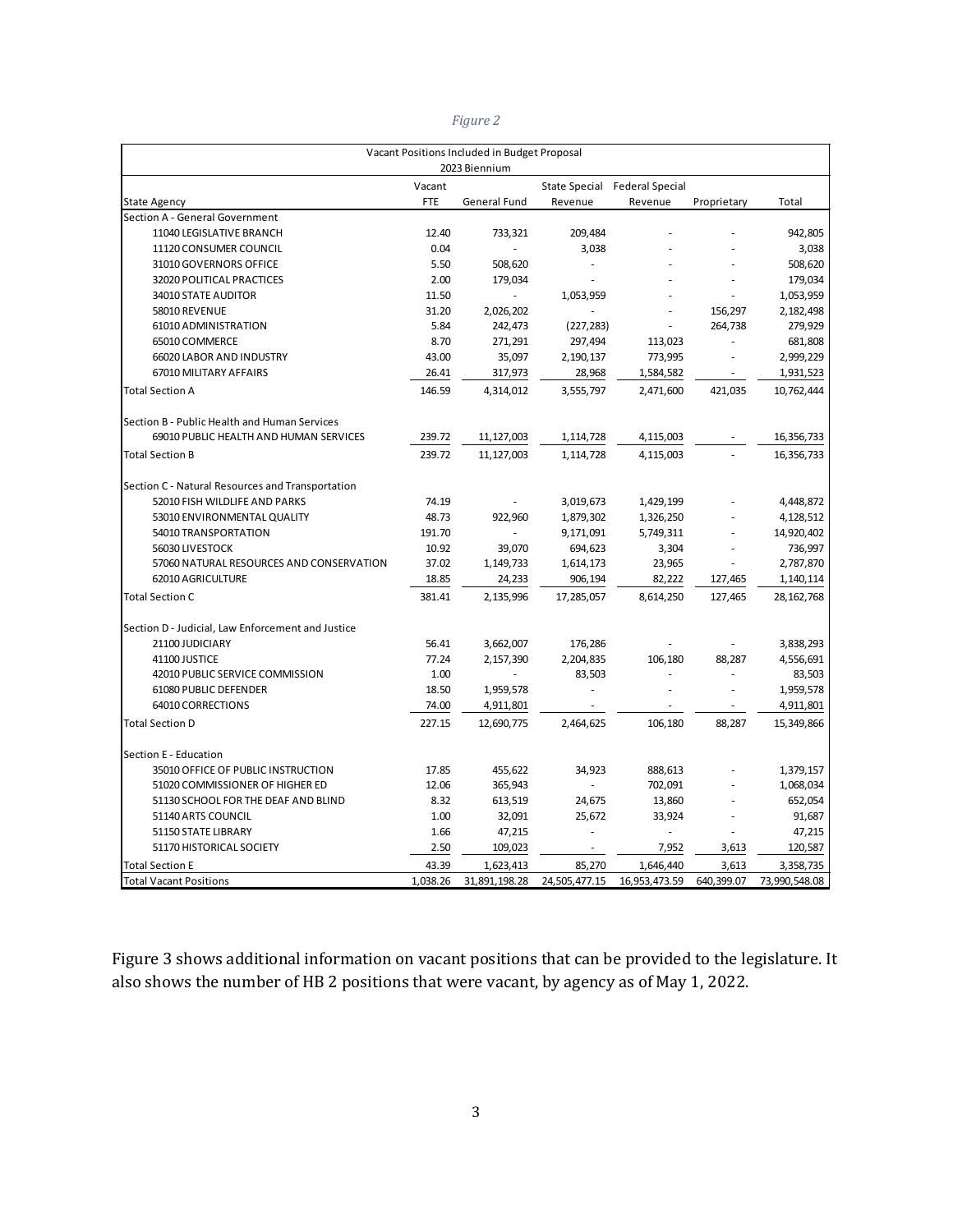*Figure 3* 

| <b>HB 2 Vacant Positions</b>                     |            |                 |          |
|--------------------------------------------------|------------|-----------------|----------|
| 1-May-22                                         |            |                 |          |
|                                                  | Vacant     | HB <sub>2</sub> |          |
| Agency                                           | <b>FTE</b> | <b>FTE</b>      | % Vacant |
| <b>A</b> - General Government                    |            |                 |          |
| 11040 LEGISLATIVE BRANCH                         | 12.10      | 137.32          | 8.8%     |
| 11120 CONSUMER COUNCIL                           | 0.00       | 5.50            | 0.0%     |
| 31010 GOVERNORS OFFICE                           | 8.07       | 54.57           | 14.8%    |
| 32020 POLITICAL PRACTICES                        | 0.00       | 6.00            | 0.0%     |
| 34010 STATE AUDITOR                              | 12.50      | 71.50           | 17.5%    |
| 58010 REVENUE                                    | 48.20      | 659.67          | 7.3%     |
| 61010 ADMINISTRATION                             | 13.24      | 139.67          | 9.5%     |
| 65010 COMMERCE                                   | 7.67       | 46.05           | 16.7%    |
| 66020 LABOR AND INDUSTRY                         | 90.86      | 670.23          | 13.6%    |
| 67010 MILITARY AFFAIRS                           | 14.21      | 221.25          | 6.4%     |
| Total Section A                                  | 206.85     | 2011.76         | 10.3%    |
| <b>B</b> - Public Health and Human Services      |            |                 |          |
| 69010 PUBLIC HEALTH AND HUMAN SERVICES           | 581.41     | 2830.02         | 20.5%    |
| Total Section B                                  | 581.41     | 2830.02         | 20.5%    |
| <b>C</b> - Natural Resources and Transportation  |            |                 |          |
| 52010 FISH WILDLIFE AND PARKS                    | 97.46      | 756.89          | 12.9%    |
| 53010 ENVIRONMENTAL OUALITY                      | 56.49      | 366.04          | 15.4%    |
| 54010 TRANSPORTATION                             | 241.37     | 2016.27         | 12.0%    |
| 56030 LIVESTOCK                                  | 19.30      | 132.87          | 14.5%    |
| 57060 NATURAL RESOURCES AND CONSERVATION         | 43.40      | 539.61          | 8.0%     |
| <b>62010 AGRICULTURE</b>                         | 28.10      | 119.06          | 23.6%    |
| <b>Total Section C</b>                           | 486.12     | 3930.74         | 12.4%    |
| D - Judicial Branch, Law Enforcement and Justice |            |                 |          |
| 21100 JUDICIARY                                  | 47.16      | 400.94          | 11.8%    |
| 41100 JUSTICE                                    | 71.26      | 819.65          | 8.7%     |
| 42010 PUBLIC SERVICE COMMISSION                  | 3.00       | 31.00           | 9.7%     |
| 61080 PUBLIC DEFENDER                            | 35.50      | 302.44          | 11.7%    |
| 64010 CORRECTIONS                                | 182.50     | 1281.17         | 14.2%    |
| <b>Total Section D</b>                           | 339.42     | 2835.20         | 12.0%    |
| <b>E</b> - Education                             |            |                 |          |
| 35010 OFFICE OF PUBLIC INSTRUCTION               | 35.84      | 153.52          | 22.0%    |
| 51010 BOARD OF PUBLIC EDUCATION                  | 0.00       | 3.00            | $0.0\%$  |
| 51020 COMMISSIONER OF HIGHER ED                  | 5.43       | 50.22           | 10.8%    |
| 51130 SCHOOL FOR THE DEAF AND BLIND              | 4.42       | 83.47           | 5.3%     |
| 51150 STATE LIBRARY                              | 0.66       | 31.46           | 2.1%     |
| 51140 ARTS COUNCIL                               | 0.00       | 7.00            | $0.0\%$  |
| 51170 HISTORICAL SOCIETY                         | 4.31       | 54.38           | 7.9%     |
| <b>Total Section E</b>                           | 50.66      | 383.05          | 13.2%    |
| Total Vacant FTE                                 | 1664.46    | 11,990.77       | 13.9%    |

In addition to the agency and number of FTE associated with the vacant positions, the Legislative Fiscal Division (LFD) is able to establish the types of positions that are vacant and the length of time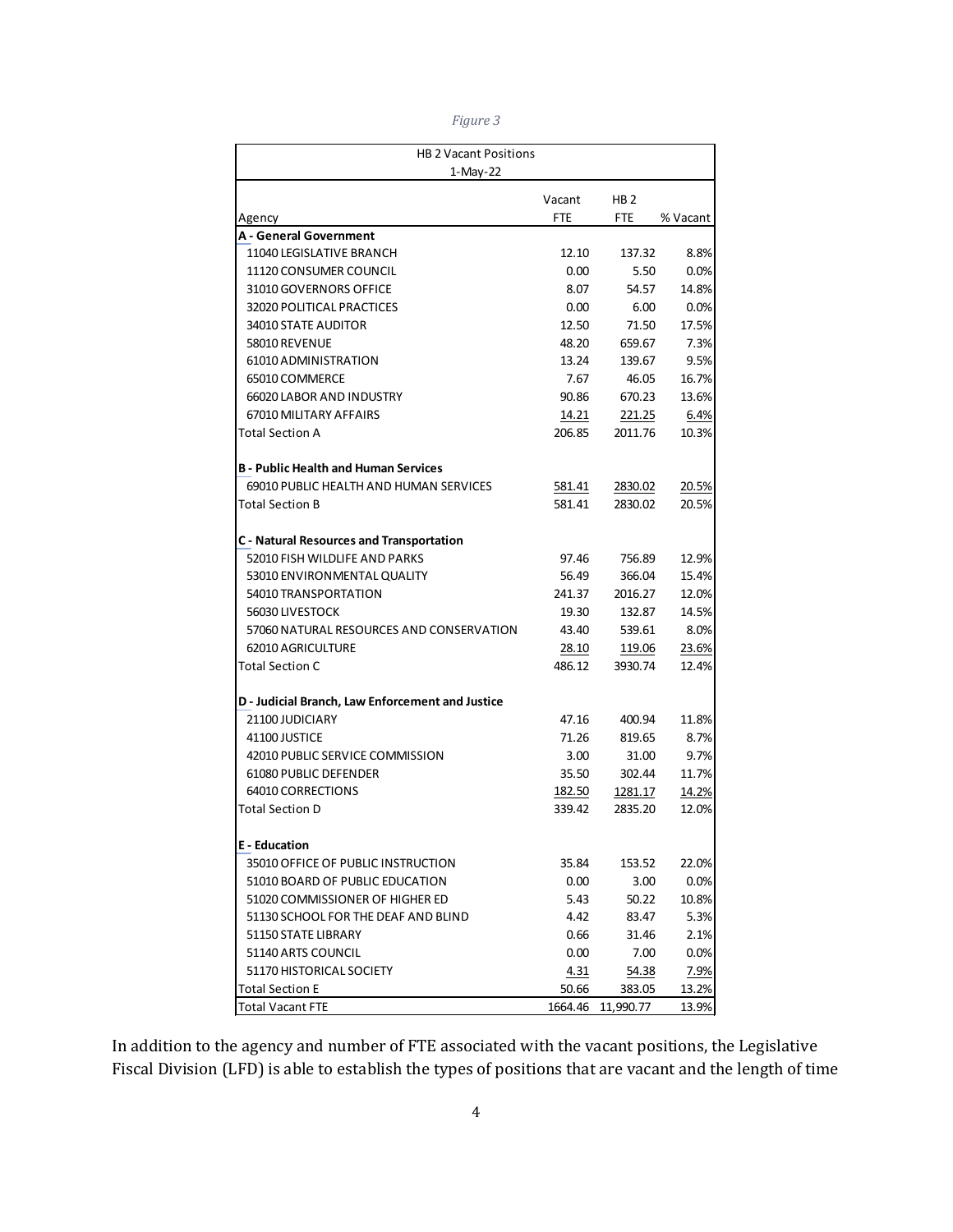of the vacancy, as shown in the human resource system. Figure 4 shows the types of positions and programs that might have vacancies for Department X.

|                      | <b>Department X</b>                  |            |                 |
|----------------------|--------------------------------------|------------|-----------------|
|                      | <b>Vacant Positions</b>              |            |                 |
|                      | 1-May-22                             |            |                 |
| Program              | <b>Position</b>                      | <b>FTE</b> | Date of Vacancy |
| Program 1            |                                      |            |                 |
|                      | <b>Administrative Specialist 2</b>   | 1.00       | 3/25/2022       |
|                      | Administrative Specialist 2          | 0.75       | 7/1/2021        |
|                      | <b>Budget Analyst Supervisor</b>     | 1.00       | 3/12/2022       |
|                      | <b>Business All Other</b>            | 1.00       | 2/12/2022       |
|                      | <b>Employment Specialist 1</b>       | 1.00       | 11/2/2021       |
|                      | Program Specialist 1                 | 1.00       | 1/1/2022        |
|                      | Total                                | 5.75       |                 |
| Program <sub>2</sub> |                                      |            |                 |
|                      | Claims Examiner 1                    | 1.00       | 4/9/2022        |
|                      | Claims Examiner 2                    | 0.11       | 2/27/2021       |
|                      | <b>Collections Agent 2</b>           | 1.00       | 3/12/2022       |
|                      | <b>Collections Agent 2</b>           | 1.00       | 4/9/2022        |
|                      | Compliance Specialist 3              | 1.00       | 12/21/2021      |
|                      | Compliance Technician 1              | 0.50       | 1/15/2022       |
|                      | <b>Customer Service Assistant 2</b>  | 1.00       | 3/14/2022       |
|                      | Tax Examiner 3                       | 1.00       | 11/13/2021      |
|                      | <b>Total</b>                         | 6.61       |                 |
| Program <sub>3</sub> |                                      |            |                 |
|                      | <b>Public Relations Specialist 2</b> | 1.00       | 7/2/2017        |
|                      | Total                                | 1.00       |                 |
| Program 4            |                                      |            |                 |
|                      | <b>Administrative Assistant 2</b>    | 1.00       | 2/28/2022       |
|                      | Compliance Specialist 3              | 1.00       | 2/26/2022       |
|                      | <b>Compliance Specialist 3</b>       | 1.00       | 6/28/2019       |
|                      | License Permit Technician 2          | 1.00       | 4/30/2022       |
|                      | Safety Officer 1                     | 1.00       | 4/10/2021       |
|                      | Safety Supervisor                    | 1.00       | 1/22/2022       |
|                      | Trainer 2                            | 1.00       | 11/1/2021       |
|                      | <b>Total</b>                         | 7.00       |                 |
| <b>Agency Total</b>  |                                      | 20.36      |                 |

*Figure 4* 

As shown in Figure 4, the expanded data table allows the reader to examine which programs within the Department X have vacancies and the length of time the positions have been vacant as recorded in the human resource system. Information presented above could allow legislators to discuss issues such as recruitment and retention of staff with agency representatives at budget meetings.

It should be noted that:

- In certain cases, an agency will use a single individual to fill multiple positions. While one of the positions will show as filled, the other positions will show as vacant even though there may be an individual filling a portion of the position
- Some agencies move current FTE into different position numbers throughout the year so that the length of time reported that a position is vacant may not reflect the overall length of time positions have been vacant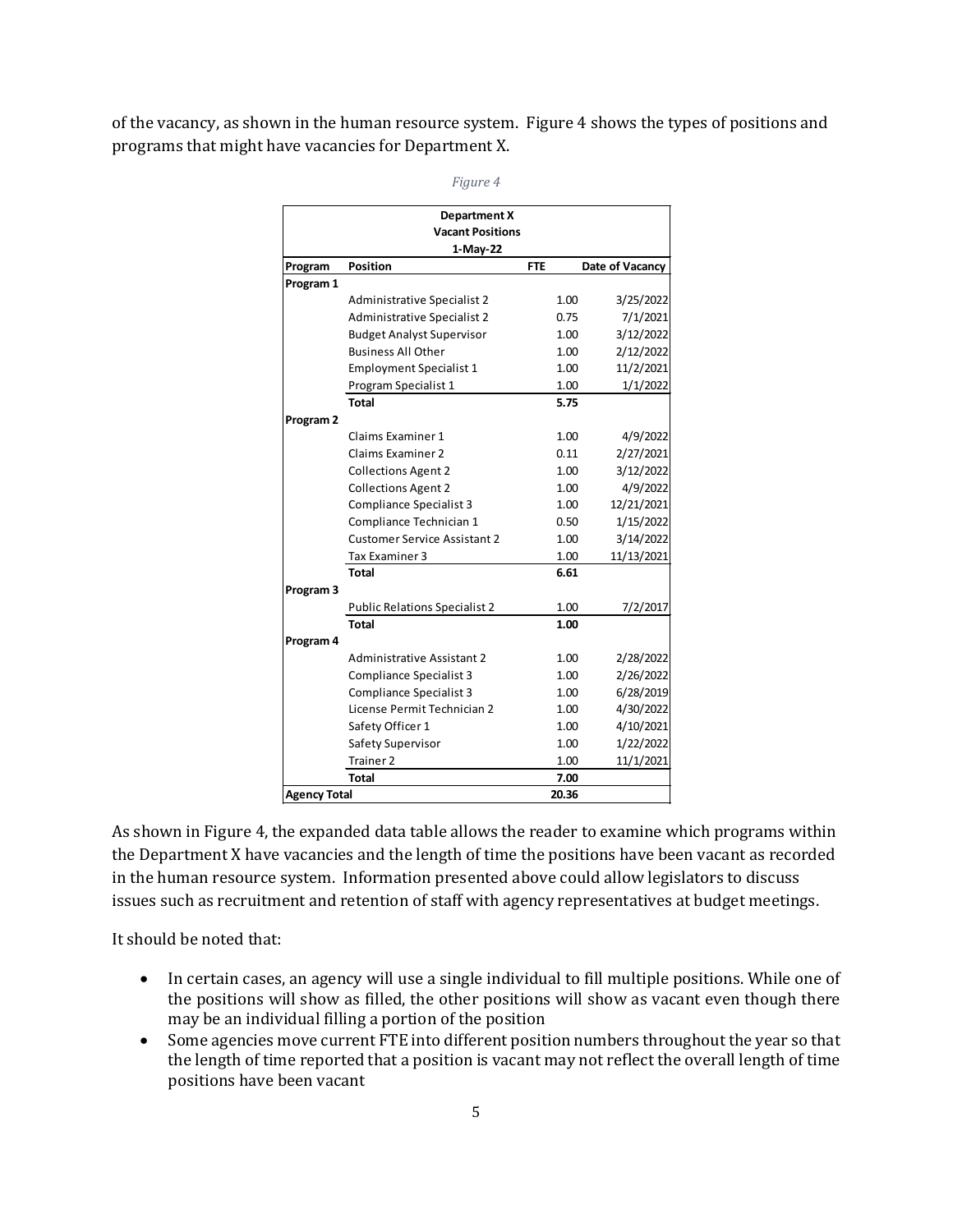To address issues with positions that are partially filled or filled by current staff on a rotating basis, the legislature may wish to examine the budgeted hours for all HB 2 positions in an agency compared to the hours used during the last completed fiscal year.

# **UTILIZATION**

As previously discussed, the information on vacant positions is limited as it reflects only the positions that are vacant on a specific day. Information on the annual utilization of FTE hours is also available. Figure 5 shows the utilization of FTE hours budgeted in HB 2 from July 1, 2021 through May 1, 2022. State employees are paid every two weeks. In FY 2022, payroll is budgeted for 2,088 hours.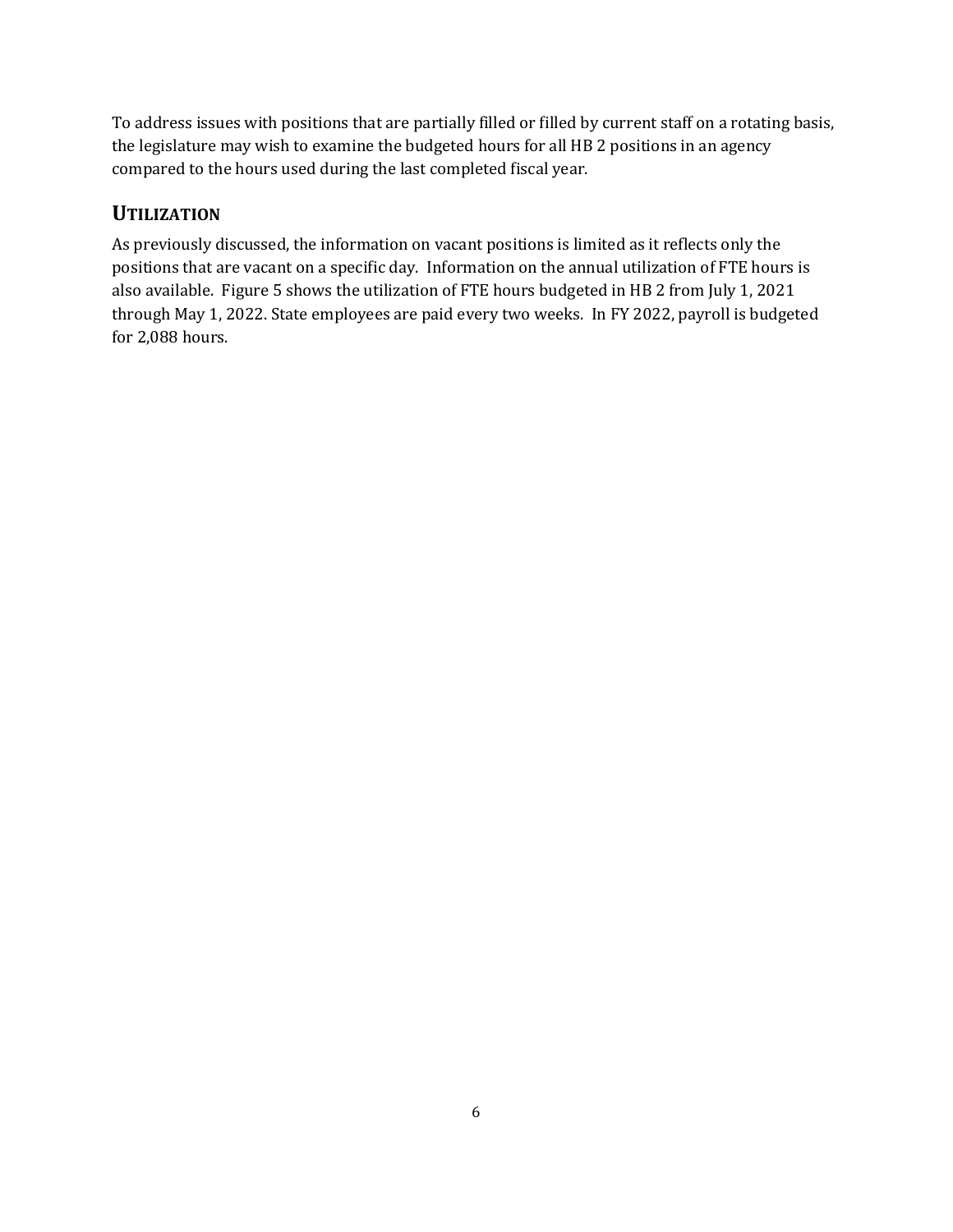*Figure 5* 

| July 1, 2021 through May 1, 2022                                                            | Available             |                |
|---------------------------------------------------------------------------------------------|-----------------------|----------------|
| Utilized                                                                                    |                       | Percent        |
| Hours                                                                                       | Hours                 | Utilized       |
| A - General Government                                                                      |                       |                |
| 11040 LEGISLATIVE BRANCH<br>214,663                                                         | 236,117               | 90.9%          |
| 11120 CONSUMER COUNCIL<br>6,796                                                             | 9,396                 | 72.3%          |
| 31010 GOVERNORS OFFICE<br>84,027                                                            | 98,487                | 85.3%          |
| 32020 POLITICAL PRACTICES<br>8,728                                                          | 11,872                | 73.5%          |
| 34010 STATE AUDITOR<br>102,942                                                              | 122,960               | 83.7%          |
| 58010 REVENUE<br>1,051,426                                                                  | 1,118,800             | 94.0%          |
| 61010 ADMINISTRATION<br>224,192                                                             | 236,880               | 94.6%          |
| 65010 COMMERCE<br>66,034                                                                    | 84,885                | 77.8%          |
| 66020 LABOR AND INDUSTRY<br>1,046,631                                                       | 1,136,710             | 92.1%          |
| 67010 MILITARY AFFAIRS<br>379,889                                                           | 375,240               | 101.2%         |
| <b>Total Section A</b><br>3,185,327                                                         | 3,431,347             | 92.8%          |
|                                                                                             |                       |                |
| B - Public Health and Human Services<br>69010 PUBLIC HEALTH AND HUMAN SERVICES<br>4,232,455 | 4,799,714             | 88.2%          |
| <b>Total Section B</b><br>4,232,455                                                         | 4,799,714             | 88.2%          |
|                                                                                             |                       |                |
| C - Natural Resources and Transportation                                                    |                       |                |
| 52010 FISH WILDLIFE AND PARKS<br>1,224,149                                                  | 1,283,685             | 95.4%          |
| 53010 ENVIRONMENTAL QUALITY<br>523,603                                                      | 620,804               | 84.3%          |
| 54010 TRANSPORTATION<br>3,202,852                                                           | 3,419,594             | 93.7%          |
| 56030 LIVESTOCK<br>213,747                                                                  | 227,044               | 94.1%          |
| 57060 NATURAL RESOURCES AND CONSERVATION<br>968,878                                         | 915,179               | 105.9%         |
| 62010 AGRICULTURE<br>172,425                                                                | 201,926               | 85.4%          |
| 6,305,653<br><b>Total Section C</b>                                                         | 6,668,231             | 94.6%          |
| D - Judicial Branch, Law Enforcement and Justice                                            |                       |                |
| 21100 JUDICIARY<br>716,693                                                                  | 785,570               | 91.2%          |
| 41100 JUSTICE<br>1,370,029                                                                  | 1,391,822             | 98.4%          |
| 42010 PUBLIC SERVICE COMMISSION<br>54,581                                                   | 61,056                | 89.4%          |
| 61080 PUBLIC DEFENDER<br>486,656                                                            | 512,938               | 94.9%          |
| 64010 CORRECTIONS<br>1,935,746                                                              | 2,172,864             | 89.1%          |
| <b>Total Section D</b><br>4,563,705                                                         | 4,924,251             | 92.7%          |
| E - Education                                                                               |                       |                |
| 35010 OFFICE OF PUBLIC INSTRUCTION<br>221,346                                               | 260,370               | 85.0%          |
| 51010 BOARD OF PUBLIC EDUCATION<br>4,241                                                    | 5,088                 | 83.4%          |
| 51020 COMMISSIONER OF HIGHER ED<br>76,607                                                   | 85,173                | 89.9%          |
| 51130 SCHOOL FOR THE DEAF AND BLIND<br>156,444                                              | 141,565               | 110.5%         |
| 51140 ARTS COUNCIL<br>11,870                                                                | 11,872                | 100.0%         |
| 51150 STATE LIBRARY<br>49,594                                                               | 53,356                | 93.0%          |
| 51170 HISTORICAL SOCIETY<br>88,241                                                          | 92,228                | 95.7%          |
|                                                                                             |                       |                |
| 608,342<br><b>Total Section E</b><br>18,895,481<br><b>Total HB 2 Hours</b>                  | 649,653<br>20,473,196 | 93.6%<br>92.3% |

As shown in Figure 5, utilization of FTE hours reflects the usage of positions throughout the year, thus giving a more complete picture of the use of the FTE and associated personal services funding in the most recent fiscal year. Figure 5 shows the data for 10 months of FY 2022 by agency. The information can also be provided by program. This information would allow legislators to make informed decisions on the need for additional FTE or have a discussion on the continued need for the level of FTE included in the proposed budget.

One consideration regarding vacancies is that, as a budgeting tool, the legislature applies a reduction to personal services budgets to recognize the savings that may occur in a budget year due to turn over. This is referred to as applied vacancy savings. The applied vacancy savings doesn't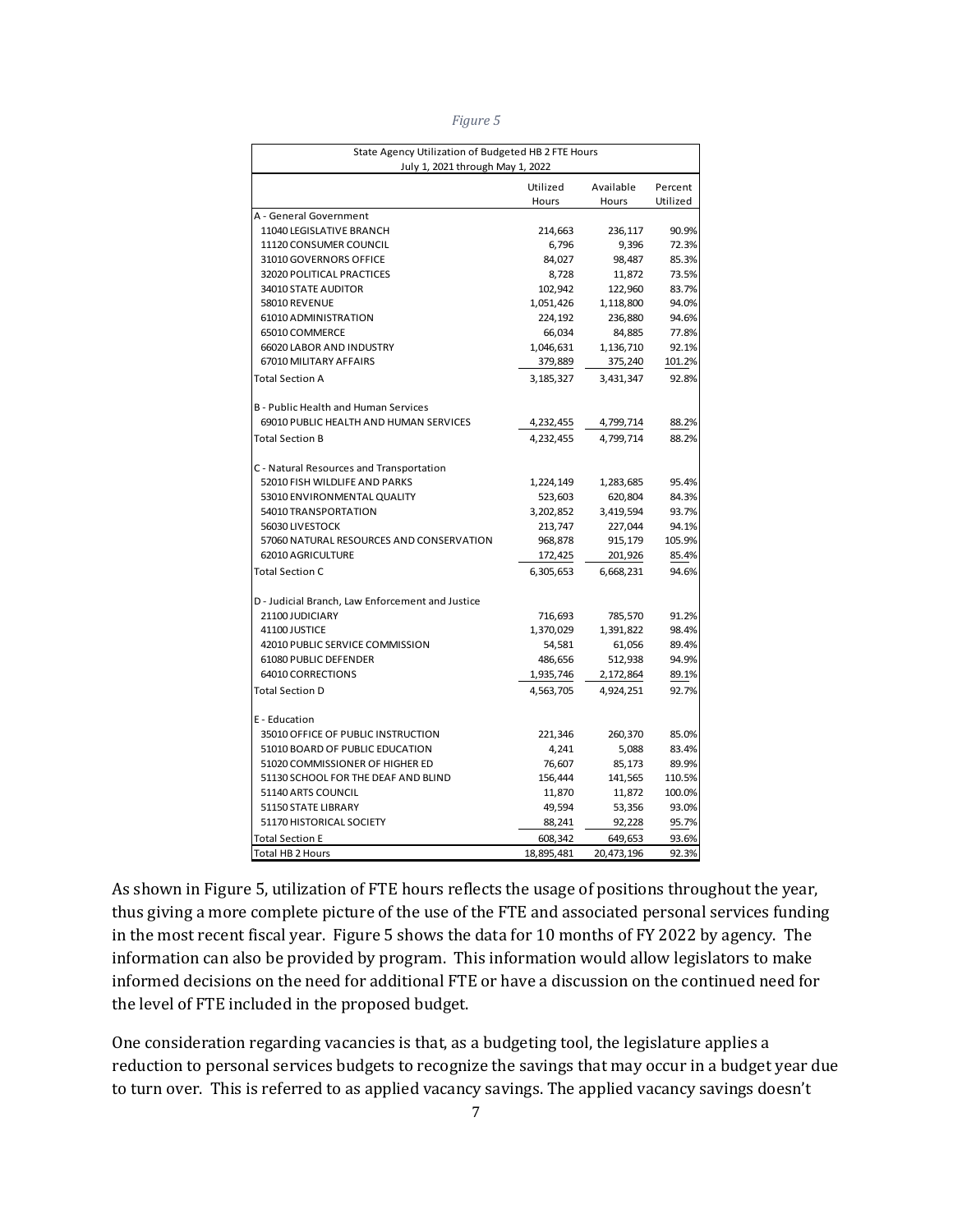allow an agency to operate with all positions filled in all programs throughout a fiscal year. In FY 2022 the applied vacancy savings rate was 4.0%.

# **HIRING EFFORTS**

Using data from the State of Montana's job posting site, LFD is able to provide information on agencies hiring efforts. When a position becomes vacant the agency has to decide how and when they would like to advertise for a replacement. Information from this data source includes:

- Whether a vacant position is being actively recruited
- Length of time a job has been posted
- The pay rate on hiring

There are some limitations to this data. For example, if a position is pooled and advertises for many people to fill this position then there may be a perpetual job posting.

# **STATEWIDE PRESENT LAW ADJUSTMENT CHANGES**

Using the "snapshot" to establish the level of personal services funding in the biennial budget proposal results in a variety of changes that are included in the request for statewide present law adjustments. The following narrative describes the information currently provided to the legislature that synthesizes the changes that are included in the adjustment.

# **Break Down of Statewide Present Law Adjustment for Personal Services**

The Legislative Fiscal Division provides information on the various changes that were the basis of the statewide present law adjustment for personal services. This analysis breaks the adjustment into multiple categories including:

- Legislative changes calculated independent of agency decisions, such as annualizing personal services costs included in the statewide pay plan adjustments, changes to benefit rates, and longevity adjustments related to incumbents in each position at the time of the personal services snapshot, plus rate changes for workers' compensation and unemployment insurance
- Personal services management decisions that adjust employee pay. This includes raises or position changes that may increase or reduce a budget, such as hiring FTE at a lower rate to replace retired senior staff or authorizes a pay increase (please note any legislative approved funding for pay increases is not included in this calculation)
- Other changes specific to a biennium including:
	- o Changes to the applied vacancy savings rate
	- o Budget impacts of other legislation
- Budget modifications includes changes to the personal services budget such as transfer of personal services authority to operating expenses that occurred during the interim or vice versa, or agencies transferring positions between programs. These transfers may impact the overall size of the personal services present law adjustment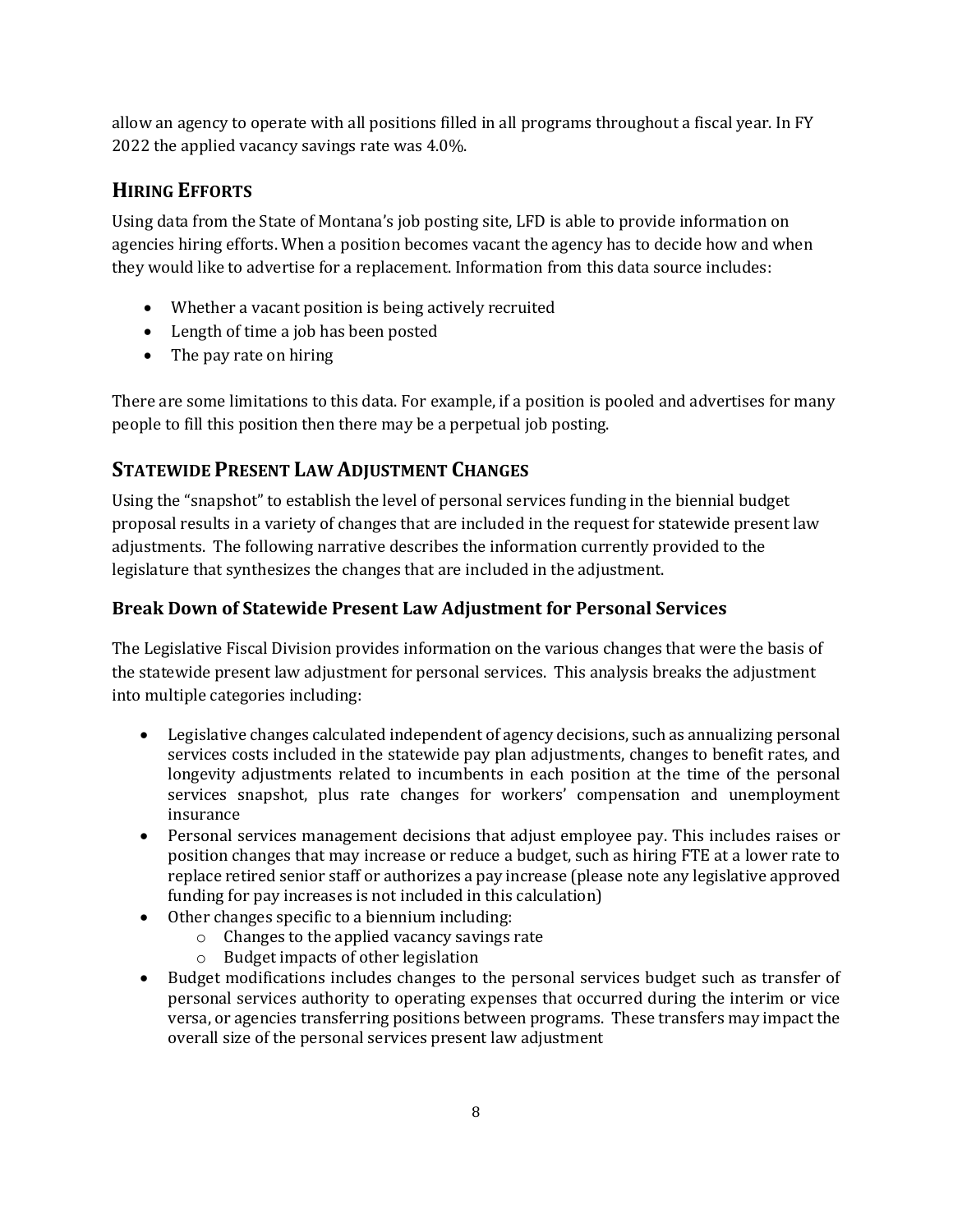The above explanation and related adjustments will be provided, by state agency, in the Legislative Fiscal Division's Budget Analysis. Figure 6 shows an example of the analysis that would be included in the budget analysis for Department X.

|                     |               | Personal Services Present Law<br>DP 1 - FY 2022 |    |            |    |               |   |             |
|---------------------|---------------|-------------------------------------------------|----|------------|----|---------------|---|-------------|
|                     | Legislative   | Management                                      |    | Biennium   |    | <b>Budget</b> |   |             |
| Program             | Decisions     | Decisions                                       |    | Specific   |    | Modifications |   | DP 1 SWPL   |
| Program 1           | \$<br>100,819 | \$<br>(88, 350)                                 | S  | 318,267    | \$ | 373,296       | S | 704,032     |
| Program 2           | 429,832       | 159,453                                         |    | (538, 475) |    |               |   | 50,810      |
| Program 3           | 40,243        | 42,633                                          |    | 177,792    |    | 263,562       |   | 524,230     |
| Program 4           | 135,085       | 55,753                                          |    | (121, 191) |    | 498,781       |   | 568,428     |
| Program 5           | 46,822        | (20, 585)                                       |    | 141,803    |    |               |   | 168,040     |
| <b>Agency Total</b> | \$<br>752,801 | \$<br>148,904                                   | \$ | (21, 804)  | Ś  | 1,135,639     |   | \$2,015,540 |

|--|

As reflected in Figure 6, information on the changes includes legislative decisions, management decisions, applied vacancy savings and other reinstatements, and budget modifications provided by program.

In addition, the LFD presents narrative discussion on the changes included in the personal services figures. Depending upon the information revealed by such an analysis, this narrative would be designed to further clarify questions or issues that arise.

#### **SUMMARY**

The LFD can provide the Joint Appropriation Subcommittees further detailed information on personal services that can be used in making decisions on the executive's proposed budget. Information can be summarized at the agency level or provided by program including:

- Specifics on pay changes
- Expanded information on vacant positions
- Utilization of budgeted FTE hours
- Agency hiring efforts
- Figures and narrative that outline the changes included in the statewide present law adjustments